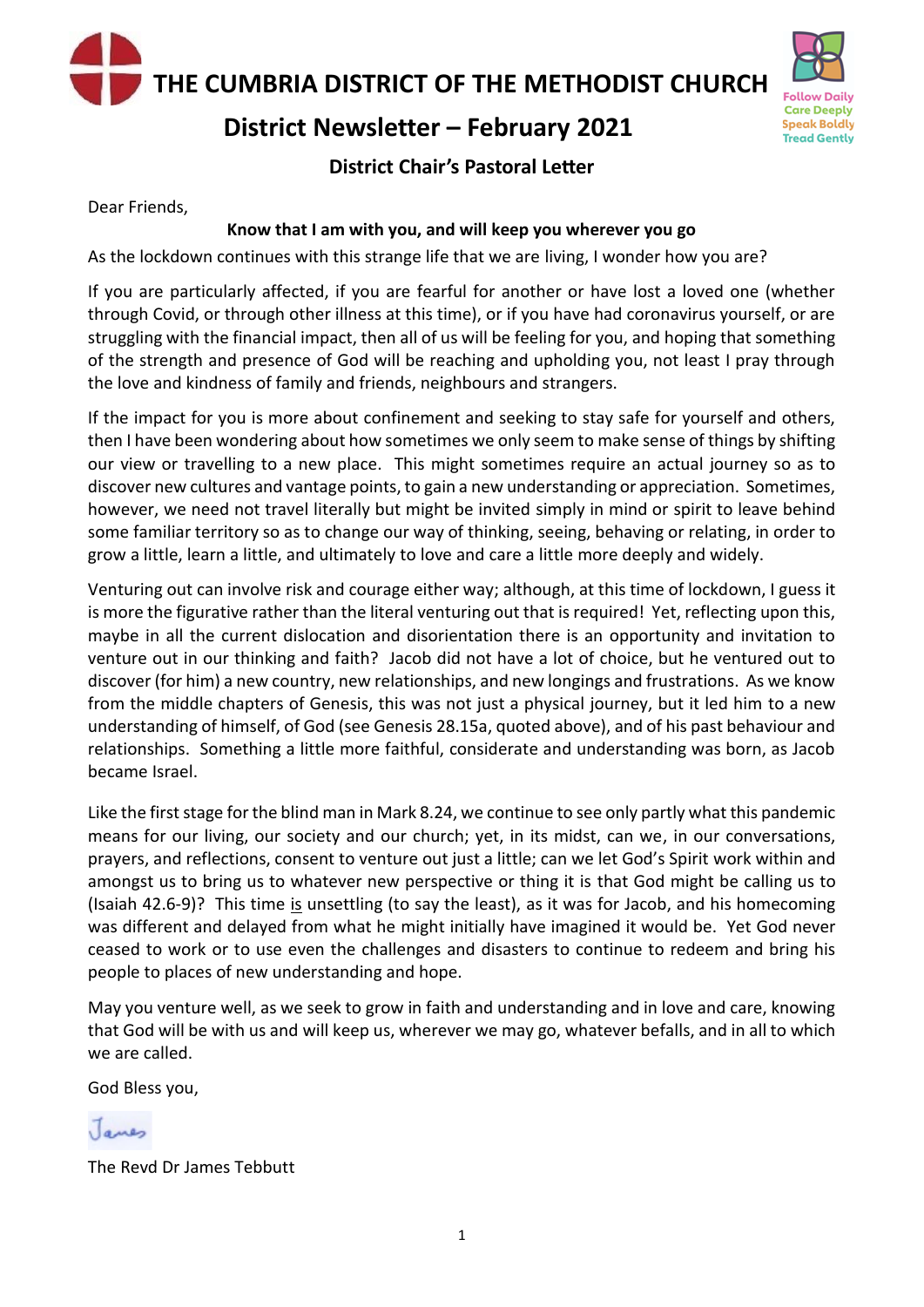# DISTRICT NEWS AND EVENTS

### **The Visit of the President of the Methodist Conference – 26-28 February 2021**

The visit of Revd Richard Teal, President of the Methodist Conference 2020-21, to the Cumbria District will now take place on-line, given the continuing pandemic.

- On Friday evening 26th at 7.30pm, several of the **County Ecumenical Leaders** will gather for
- conversation with Richard, to catch up with their former colleague, and to reflect on the continuing ecumenical journey, including in these pandemic times.
- On Saturday morning 27<sup>th</sup> at 10am, Richard will meet from wider than the Church various invited **representatives from the agricultural industry or with wider rural concerns** in the County. One of the themes of Richard's presidency has been a concern for rural matters, and during this year he has met with similar groups in various Districts around the Connexion.



- On Saturday afternoon 27th from 2 3.30pm, **members of the District who are interested or involved in the Rural Church** are invited to meet with Richard to consider Mission and the Rural Church. In this (as likewise with the sessions above), the idea is that numbers will be limited to no more than those who can fit onto a single screen in the Zoom meeting, to enable Richard to have a real and meaningful conversation with those present (his experience so far this year has revealed that this is a more effective way of meeting people than for him to talk or to try to converse with larger gatherings). We appreciate that this may limit numbers compared to how many could attend if we had been gathering physically. Nonetheless, if you would like to be part of the conversation, please do contact Carolyn Dickinson, the District Administrator (contact details at the end of the Newsletter) to indicate this, and we shall try to include you.
- On Sunday morning 28<sup>th</sup> at 11am Richard had been due to preach at Maryport, so will now **preach at the Solway Circuit Zoom service**. (Some have enquired as to whether this can be joined by other Circuits, but we have responded that this is intended to be a service now for the Solway Circuit, whilst instead all will be welcome and indeed encouraged to attend Kendal Circuit service in the afternoon.)
- On Sunday afternoon 28th NB now at 4 pm, Richard will preach at a **service hosted by the Kendal Circuit to which all in the District are invited**, to be followed at the end of the service by Zoom 'breakout rooms' to allow at least some in small groups to have the opportunity briefly to say hello to Richard and one another. As many will realise, the numbers of those who can be hosted at and admitted to a Zoom service are limited, so the service will also be live streamed on YouTube or Face Book, joining details for which will shortly be provided in the Kendal Circuit and through the weekly District mailing. (Those wishing to join by Zoom, including to have the possibility of joining a breakout room, are likely to need to obtain the relevant details from the Kendal Circuit and/or the District administrator, but again we will confirm this in the weekly District mailing.)

Many have expressed sadness that Richard's presidential year has been so impacted upon by the pandemic. In the Cumbria District especially, we feel great regret that it will not now be possible to meet Richard and Sue in person on this occasion. Nonetheless, we do hope that some of you can join on the Saturday afternoon, and that many of you will do so on the Sunday afternoon to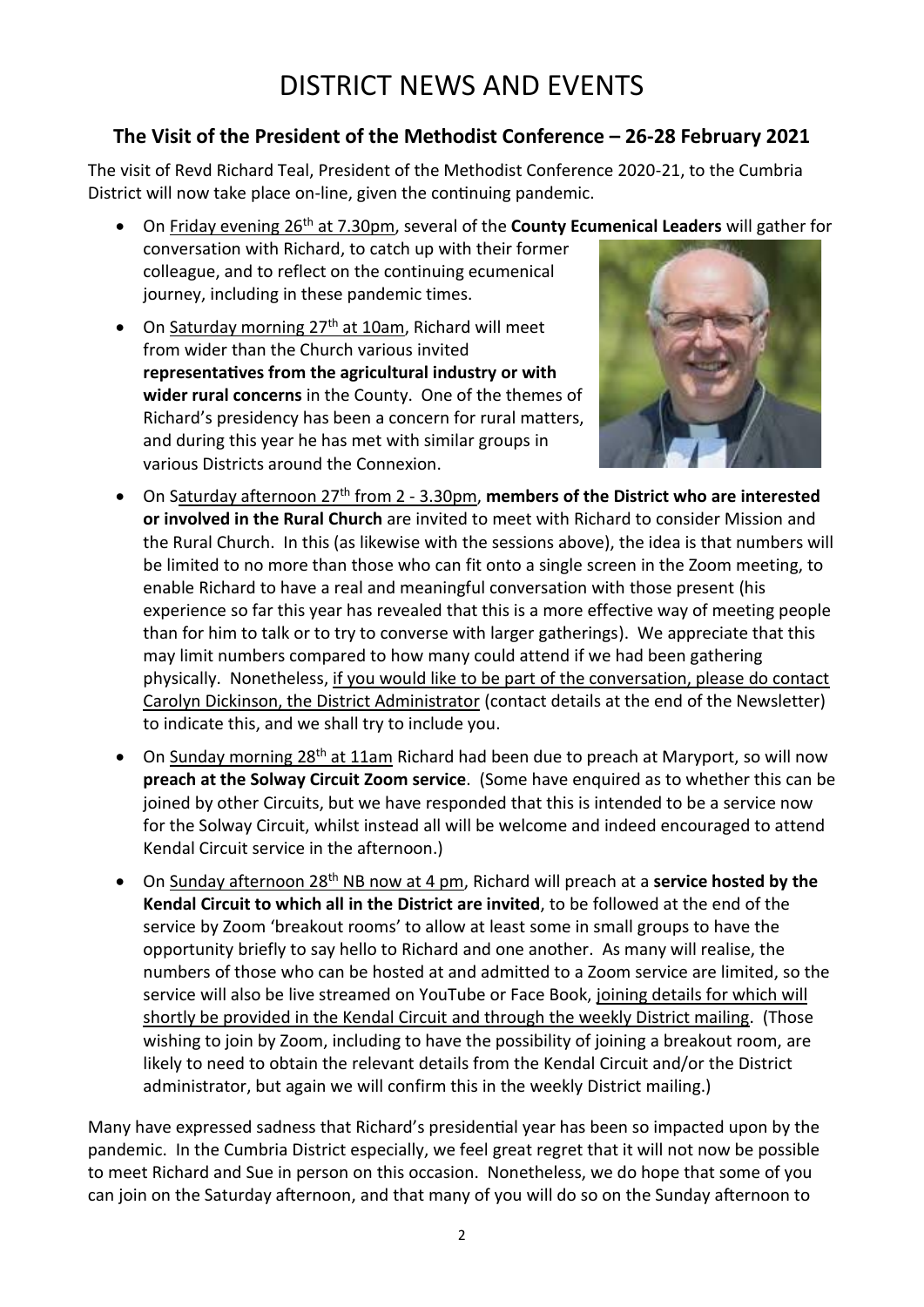hear what Richard has to share and draw out from being amongst us. Please hold him and all involved in the events of the weekend in your prayers, as you will continue to hold him, and all the people called Methodists, in your prayers during this connexional year.

### **Ordinands Testimony Service – 13 March 2021 at 3pm – to be held on-line**

This service, postponed from last year because of the pandemic, will be a celebration of the ministry and forthcoming ordination of two Methodist ministers in the District, the Revds Zena Smith and Andrew Sterling, and an opportunity for them to share their testimony with the District. Given the ongoing impact of the pandemic, we have decided to hold the service online, on the previously agreed date of 13th March at 3 pm. We will provide details for joining via Zoom or on a streaming platform once these have been worked out, but please do note the date and time in your diaries so as join this special service if you are able.



### Other Events and Information

### **Spirituality, Scripture & Conflict – 3 rd March 2021**

This event running from 9:30 – 15:45 on Zoom is advertised by the Learning Network "To deepen our understanding of the impact and wisdom of scripture in transforming conflict, and in transitioning through change." Closing date for booking is  $17<sup>th</sup>$  February and for more information and to book see the flyer attached to the electronic copy of the Newsletter.

### **North West & Mann Regional Learning Network Newsletter**

The February edition has just been published and has a number of events advertised which are taking place during February, March and beyond. A copy of this is attached to the electronic copy of our Newsletter. Details of some of these events have been circulated previously and details of how to sign up are included. If you would like to receive their newsletter directly you can sign up using this link to their webpage: [https://www.methodist.org.uk/our-work/learning-and-development/learning-network-regions/the-north](https://www.methodist.org.uk/our-work/learning-and-development/learning-network-regions/the-north-west-and-mann-region/)[west-and-mann-region/](https://www.methodist.org.uk/our-work/learning-and-development/learning-network-regions/the-north-west-and-mann-region/) .

#### **Churches Together in Cumbria Newsletter**



The February edition of the Newsletter has recently been published and includes updates and information on a number of events and activities. This is attached to the electronic copy of our Newsletter. If you would like to receive this yourself directly please contact the CTiC Administrator using this link:

[https://www.churchestogethercumbria.org.uk/groups/318437/contact\\_us.aspx](https://www.churchestogethercumbria.org.uk/groups/318437/contact_us.aspx) .

### **Anna Chaplaincy Newsletter**

The winter edition of the Newsletter has just been published and provides information about the work of the Anna Chaplaincy in Cumbria. There is an introduction to the three chaplains currently ministering and updates of work by the Dementia Enablers in Barrow and South Lakeland as well as some upcoming events in February – Introduction to Anna Chaplaincy and in March – Dementia Awareness Training. Please see the attached copy on the electronic copy of our Newsletter.